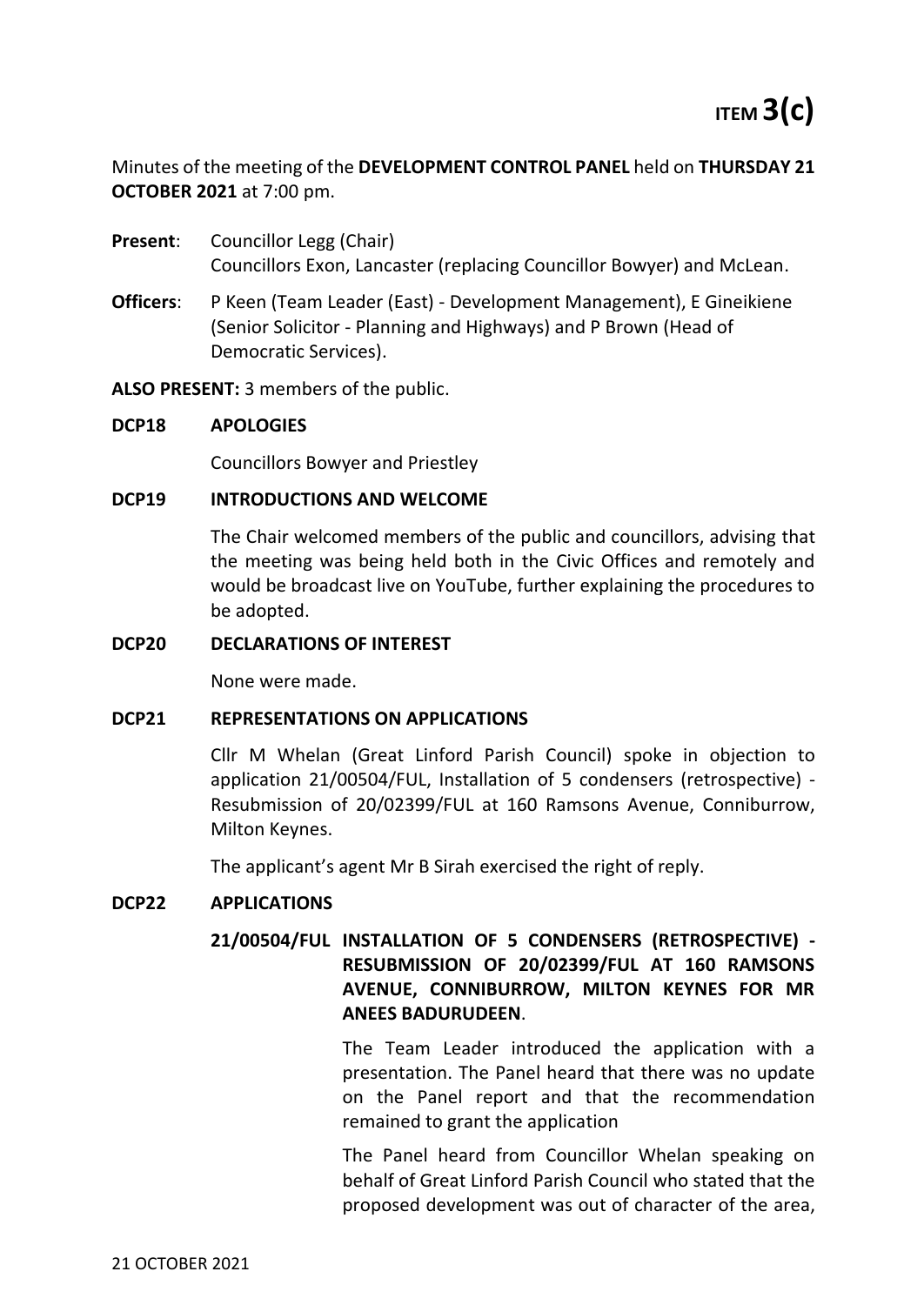was too large for a residential street and would therefore have an adverse impact on the street scene and neighbourhood.

The applicant's agent told the Panel that when the Condensers were installed the applicant had been advised that they were required to be of the size and type installed to ensure that the meat stored on the premises was kept at the required temperature, they were required to be on the outside of the property and that there was no suitable alternative.

Councillor McLean commented that the objector was referring to paragraphs in the report that did not appear in that published with the agenda, following some a short adjournment to conduct enquiries it was established that the objector had been referring to a previous report and not that being considered by the Panel.

Councillor McLean expressed concern in respect of the application being to place items on land that was not in the control of the applicant. The applicant's agent repeated that the condensers were the smallest available that would achieve the required level of temperature required without making excessive noise. It was further established that the applicant had not sought advice from the Highways Officers prior to installing the units. The applicant's agent told the Panel that the footpath was approximately 8 feet away from where the units had been installed and did not present an obstruction.

The Council's Solicitor advised the Panel that the installation of the units on the Highway was not a bar to making an application for permission, and that Highways matters of that nature were not considerations for the Panel.

Councillor Legg, seconded by Councillor Exon, proposed that the recommendation to approve the application subject to the conditions as detailed in the Panel report be agreed.

Councillor Lancaster expressed further concern in respect of the development having been carried out on the Public Highway and asked that Officers refer the matter to Highways to investigate.

Councillor Exon however acknowledged that ownership of the land was not a consideration in whether to grant or refuse the application. Members of the Panel further stated that they did not accept that there was a loss of